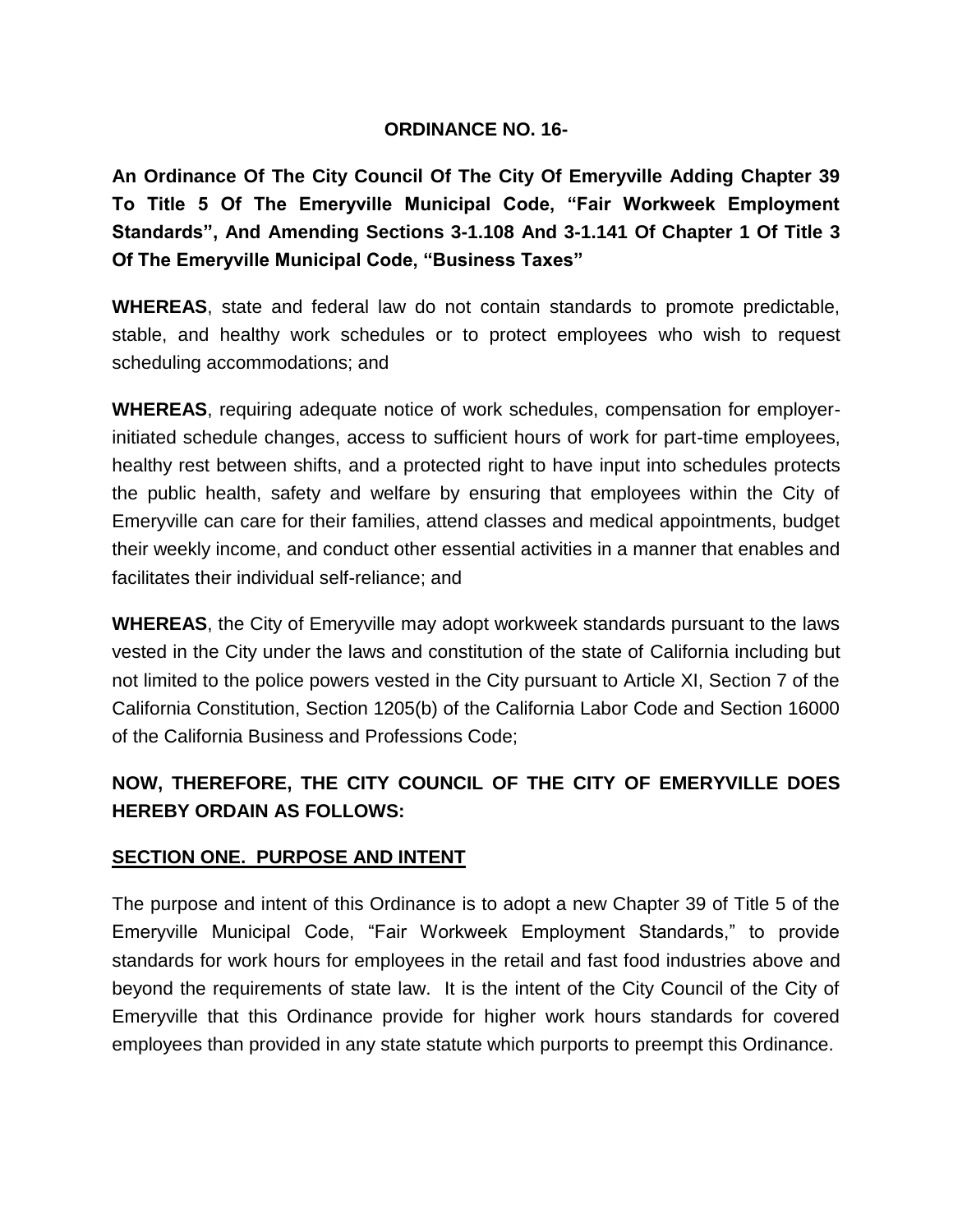It is also the purpose and intent of this Ordinance to amend Sections 3-1.108 and 3- 1.141 of Chapter 1 of Title 3 of the Emeryville Municipal Code, "Business Taxes," to require the disclosure of businesses' number of employees and number of global locations and to provide that all persons engaging in business in Emeryville shall comply with Chapter 39 of Title 5 of the Emeryville Municipal Code as conditions of issuance of a business tax certificate.

# **SECTION TWO. ADDING CHAPTER 39 TO TITLE 5 OF THE EMERYVILLE MUNICIPAL CODE**

Chapter 39 is hereby added to Title 5 of the Emeryville Municipal Code to read as follows:

# **CHAPTER 39 FAIR WORKWEEK EMPLOYMENT STANDARDS**

#### **5-39.01 Definitions**

As used in this Chapter, the following terms shall have the following meanings:

- (a) "Calendar Week" shall mean a period of seven consecutive days starting on Sunday.
- (b) "City" shall mean the City of Emeryville.
- (c) "Covered Employer" shall mean an Employer subject to the provisions of this Chapter, as specified in Section 5-39.02.
- (d) "Employee" shall mean any person who:
	- (1) In a Calendar Week performs at least two hours of work within the geographic boundaries of the City of Emeryville for an Employer; and
	- (2) Qualifies as an Employee entitled to payment of a minimum wage from any Employer under the California minimum wage law, as provided under Section [1197](http://leginfo.legislature.ca.gov/faces/codes_displaySection.xhtml?lawCode=LAB§ionNum=1197) of the California Labor Code and wage orders published by the California Industrial Welfare Commission. Employees shall include Learners, as defined by the California Industrial Welfare Commission.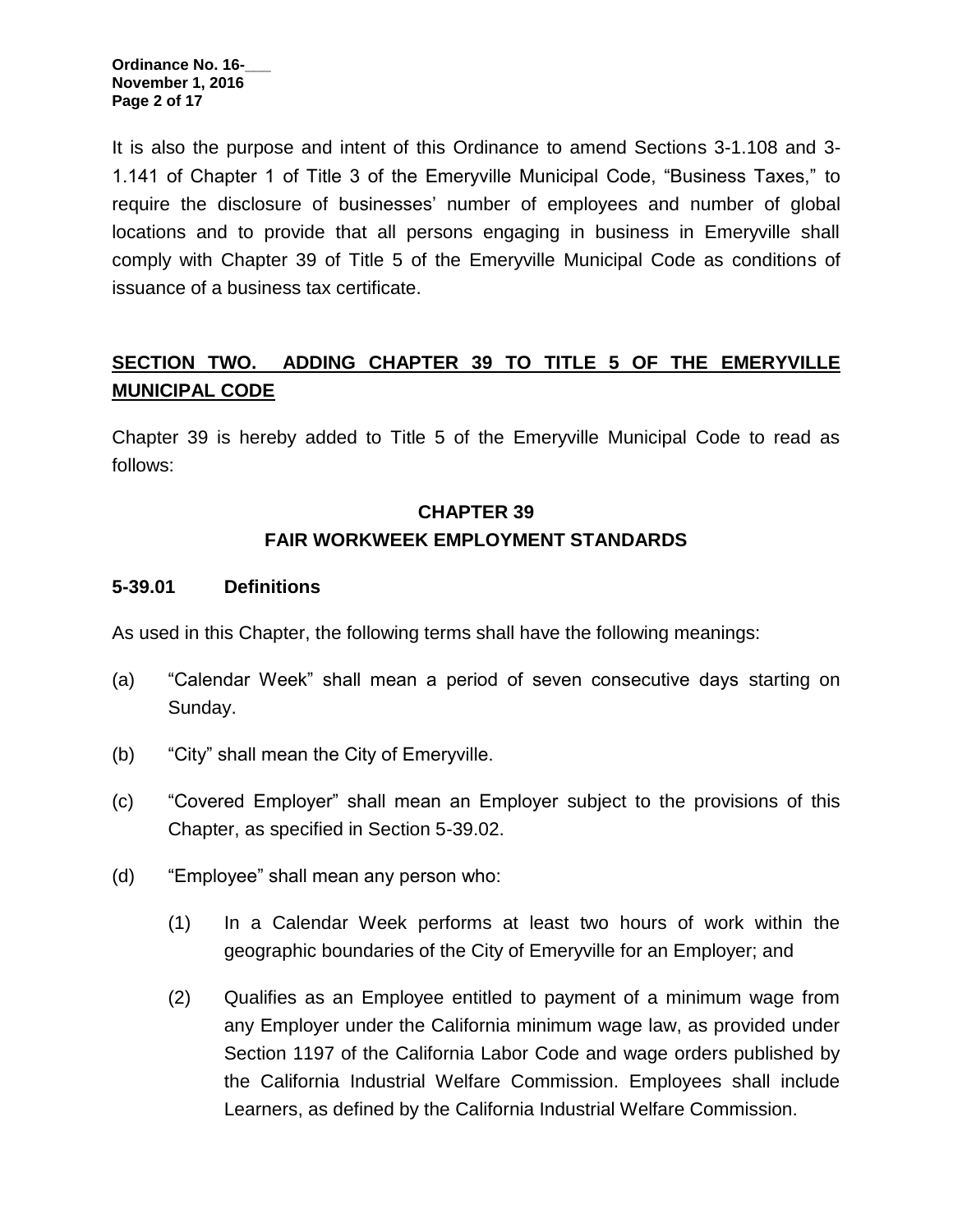**Ordinance No. 16-\_\_\_ November 1, 2016 Page 3 of 17**

- (e) "Employer" shall mean any person (including a natural person, corporation, nonprofit corporation, general partnership, limited partnership, limited liability partnership, limited liability company, business trust, estate, trust, association, joint venture, agency, instrumentality, or any other legal or commercial entity, whether domestic or foreign), who directly or indirectly (including through the services of a temporary services or staffing agency or similar entity) employs or exercises control over the wages, hours or working conditions of any Employee.
- (f) "Establishment" shall mean a business or industrial unit at a single location that distributes goods or performs services.
- (g) "Fast Food Restaurant" shall mean a Restaurant as defined in Section 9-2.319(b) of the Emeryville Planning Regulations in Title 9 of the Emeryville Municipal Code where patrons order or select food or beverage items and pay before eating and such items may be consumed on or off the premises, or delivered to the customer's location. It shall not include an establishment that provides food services to patrons who order and are served while seated and pay after eating; nor shall it include an establishment that offers alcoholic beverages with meals, regardless of when or where food is ordered and payment is made.
- (h) "Firm" shall mean a business organization or entity consisting of one or more Establishments under common ownership or control. In the case of a Franchise, the Franchisor shall be considered the Firm.
- (i) "Franchise" shall have the meaning in California Business and Professions Code Section 20001.
- (j) "Franchisee" shall have the meaning in California Business and Professions Code Section 20002.
- (k) "Franchisor" shall have the meaning in California Business and Professions Code Section 20003.
- (l) "Part-time" shall mean fewer than 35 hours of work in each Calendar Week.
- (m) "Predictability Pay" shall mean wages paid to an Employee, calculated on an hourly basis at the Employee's regular rate of pay as that term is used in 29 U.S.C. § 207(e), as compensation for schedule changes made by a Covered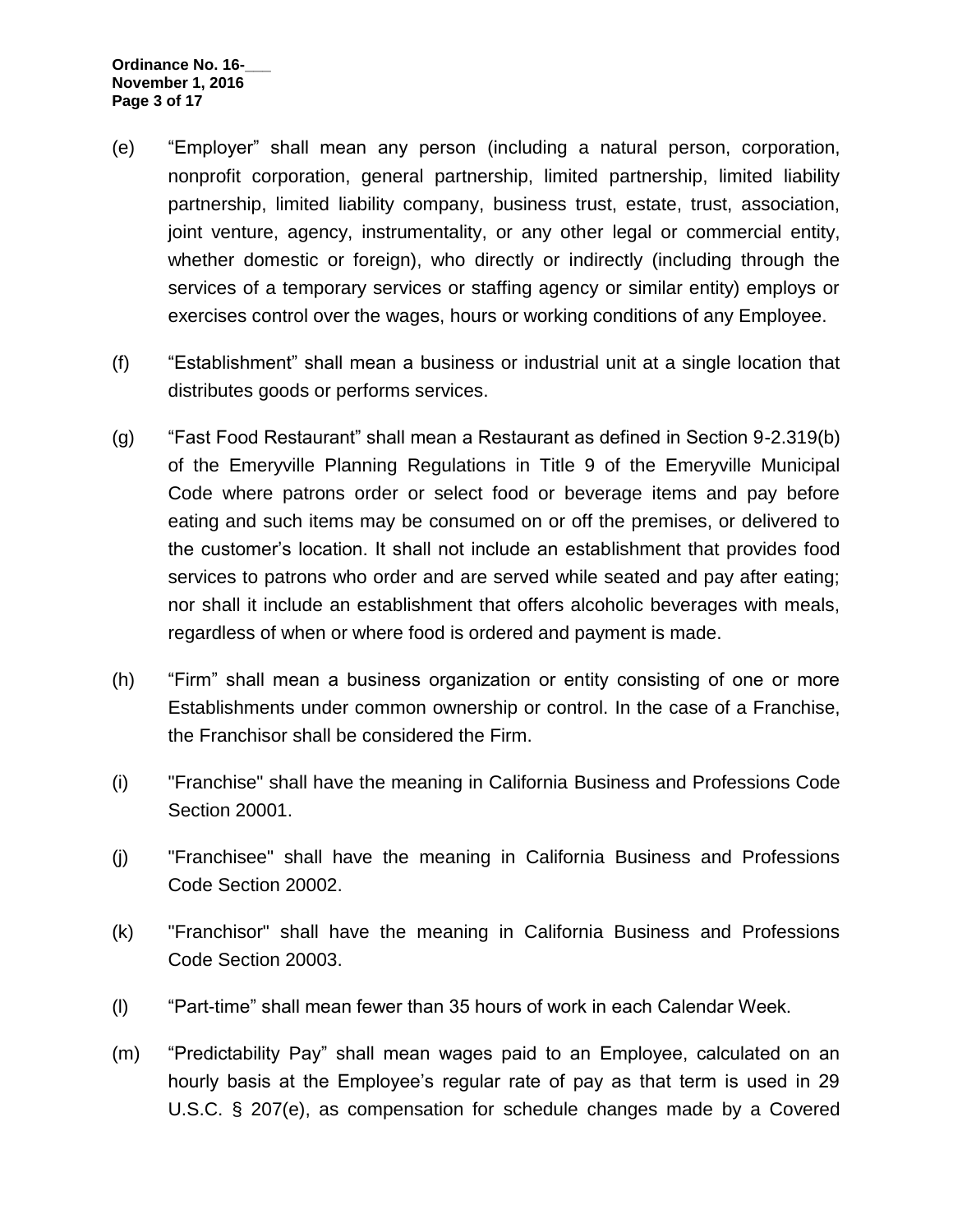Employer to an Employee's schedule pursuant to Section 5-39.04, in addition to any wages earned for work performed by that Employee.

- (n) "Retail" shall mean a Retail establishment as defined in Section 9-2.353 of the Emeryville Planning Regulations in Title 9 of the Emeryville Municipal Code.
- (o) "Shift" shall mean the consecutive hours an Employer requires an Employee to work including Employer-approved meal periods and rest periods.
- (p) "Work Schedule" shall mean all of an Employee's Shifts, including specific start and end times for each Shift, during a Calendar Week.

## **5-39.02 Covered Employers**

- (a) Except as provided in subsection (b) of this Section, Retail Firms and Fast Food Firms with more than 12 locations globally and 16 or more Employees within the city limits of Emeryville are Covered Employers subject to the provisions of this Chapter:
- or
- (a) Except as provided in subsection (b) of this Section, Covered Employees subject to the provisions of this Chapter include:
	- (1) Retail Firms with 56 or more Employees globally, and
	- (2) Fast Food Firms with 56 or more Employees globally and 20 or more Employees within the city limits of Emeryville.

*Option: Which retail and fast food establishments to include?*

*Discussion: At the August 16, 2016 study session, the Council had consensus to include retail and fast food firms with more than 12 locations globally and 16 or more employees in Emeryville. The Mayor requested that staff also consider retail firms with 56 or more employees globally and fast food firms with 56 or more employees globally and 20 or more employees in Emeryville.*

*The first option would include about 39 retail establishments with 2,088 employees in Emeryville (about 86% of the Emeryville retail workforce), and 12 fast food establishments with 174 employees in Emeryville (about 13% of the Emeryville*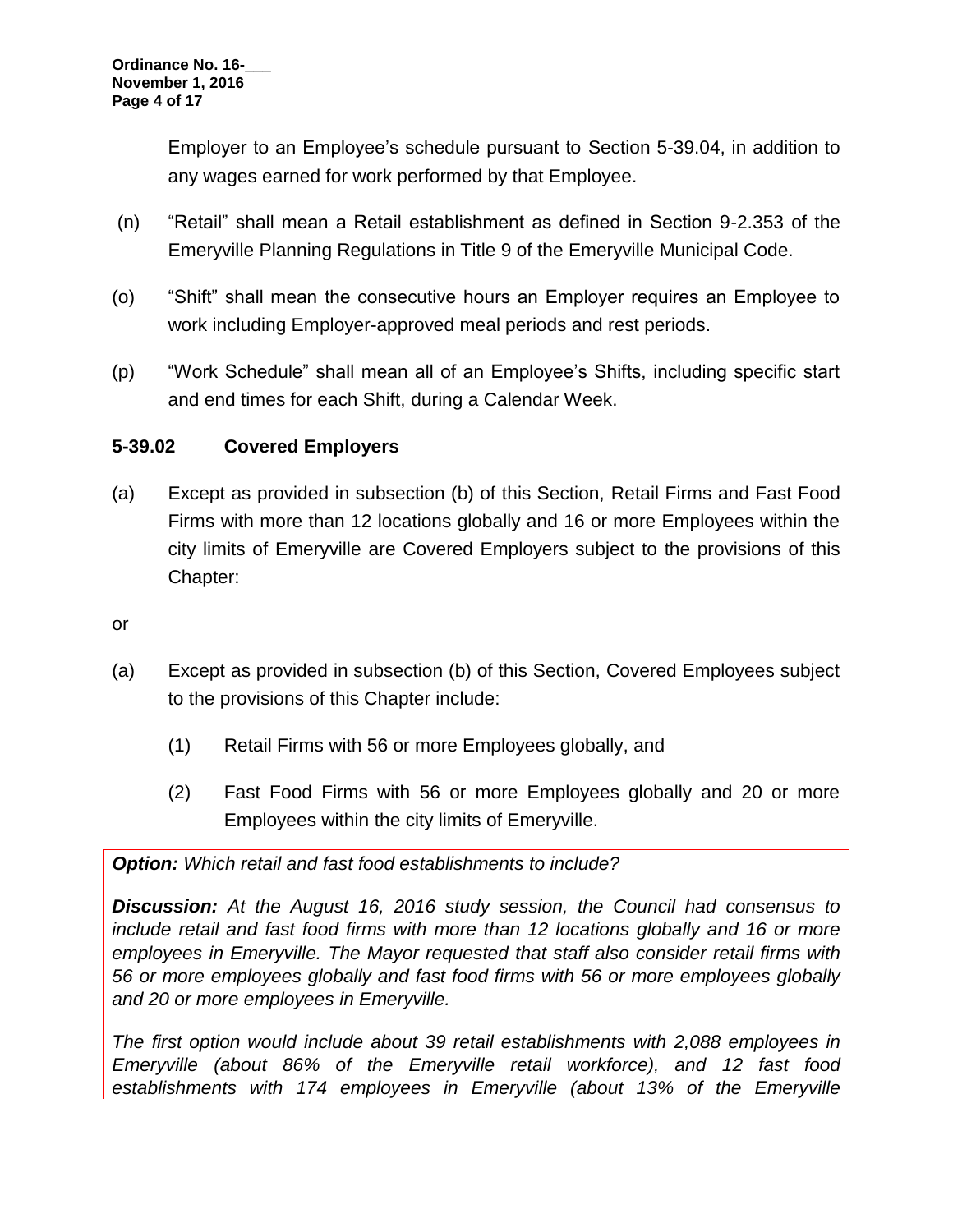**Ordinance No. 16-\_\_\_ November 1, 2016 Page 5 of 17**

*restaurant workforce). The second option would include about 77 retail establishments with 2,362 employees in Emeryville (about 97% of the Emeryville retail workforce), and 11 fast food establishments with 157 employees in Emeryville (about 12% of the Emeryville restaurant workforce).*

- (b) Alternative Compliance.
	- (1) Waiver Through Collective Bargaining. To the extent permitted by law, all or any portion of the applicable requirements of this Chapter may be waived in a bona fide collective bargaining agreement; provided, that such waiver is explicitly set forth in such agreement in clear and unambiguous terms that the parties thereto intend to and do thereby waive all of or a specific portion(s) of this Chapter.
	- (2) Fair Workweek Certified Business. A Covered Employer that is certified under a "Fair Workweek Business Certification Program" adopted by the City Council is deemed to be in compliance with the requirements of this Chapter.
- (c) Number of Employees, as referenced in subsection (a) of this Section, shall include all Employees as defined in this Chapter that work for compensation during a given week. In determining the number of Employees performing work for a Covered Employer during a given week, all Employees performing work for the Covered Employer for compensation on a full-time, part-time, or temporary basis shall be counted, including Employees made available to work through the services of a temporary services or staffing agency or similar entity.
- (d) "Covered Employer" shall include franchisees associated with a franchisor or a network of franchises with franchisees with more than 12 locations globally.

For the purposes of determining whether a non-franchisee entity is a Covered Employer as defined by this Chapter, separate entities that form an integrated enterprise shall be considered a single Employer under this Chapter. Separate entities will be considered an integrated enterprise and a single Employer under this Chapter where a separate entity controls the operation of another entity. The factors to consider in making this assessment include, but are not limited to:

(1) Degree of interrelation between the operations of multiple entities;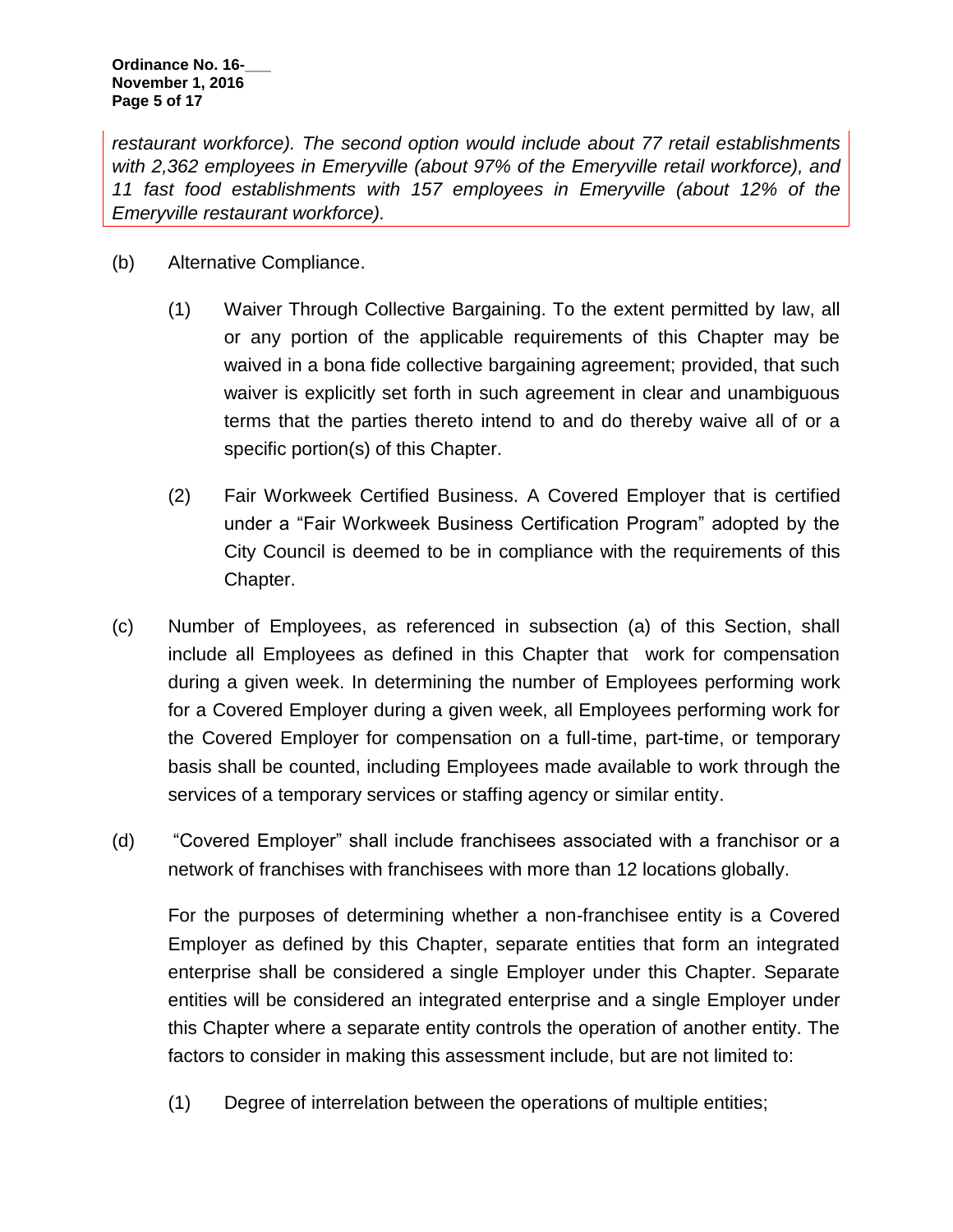- (2) Degree to which the entities share common management;
- (3) Centralized control of labor relations; and
- (4) Degree of common ownership or financial control over the entities.

There shall be a presumption that separate legal entities, which may share some degree of interrelated operations and common management with one another, shall be considered separate Employers for purposes of this Chapter as long as (1) the separate legal entities operate substantially in separate physical locations from one another, and (2) each separate legal entity has partially different ultimate ownership.

#### **5-39.03 Advance Notice of Work Schedules**

- (a) Initial Estimate of Minimum Hours
	- (1) Prior to or on commencement of employment, a Covered Employer shall provide each Employee with a good faith estimate in writing of the Employee's Work Schedule.
	- (2) Prior to or on commencement of employment, the Employee may request that the Covered Employer modify the estimated Work Schedule provided under subsection (a)(1) of this Section. The Covered Employer shall consider any such request, and in its sole discretion may accept or reject the request, provided that the Covered Employer shall notify the Employee of Covered Employer's determination in writing prior to or commencement of employment.
- (b) Two Weeks' Advance Notice of Work Schedule. A Covered Employer shall provide its Employees with at least two weeks' notice of their Work Schedules by doing one of the following at least every 14 days (on a "Biweekly Schedule"): (1) posting the Work Schedule in a conspicuous place at the workplace that is readily accessible and visible to all Employees; or (2) transmitting the Work Schedule by electronic means, so long as all Employees are given access to the electronic schedule at the workplace. For new Employees, a Covered Employer shall provide the new Employee prior to or on his or her first day of employment with an initial Work Schedule that runs through the date that the next Biweekly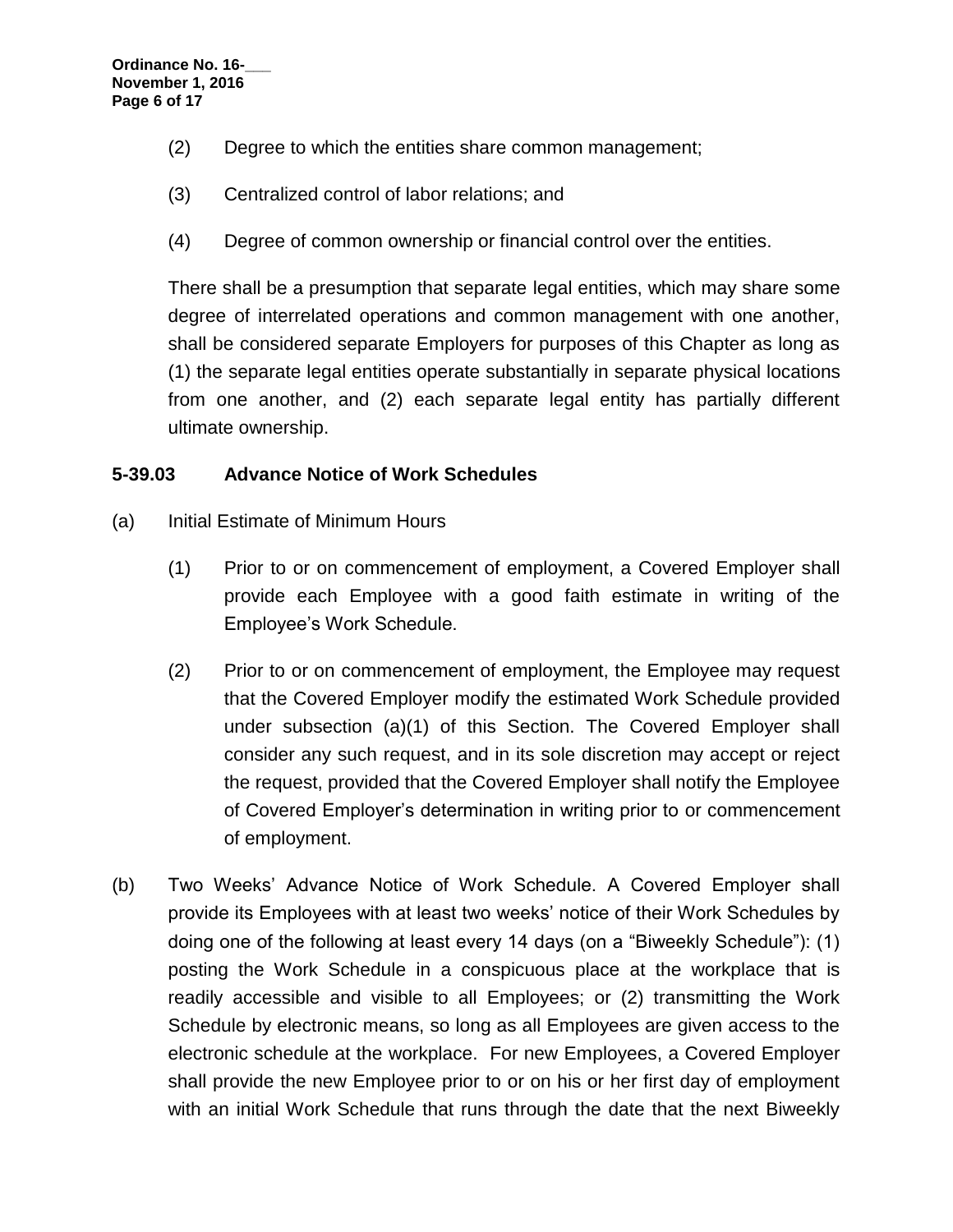Schedule for existing Employees is scheduled to be posted or distributed. Thereafter, the Covered Employer shall include the new Employee in an existing Biweekly Schedule with other Employees. If the Covered Employer changes an Employee's Work Schedule after it is posted and/or transmitted, such changes shall be subject to the notice and compensation requirements set forth in this Chapter.

## **5-39.04 Notice, Right to Decline, and Compensation for Schedule Changes**

- (a) A Covered Employer shall provide an Employee notice of any change to the Employee's posted or transmitted Work Schedule. The Covered Employer shall provide such notice by in-person conversation, telephone call, email, text message, or other electronic communication. This notice requirement shall not apply to any schedule changes the Employee initiates, such as Employeerequested sick leave, time off, shift trades, or additional shifts.
- (b) Subject to the exceptions in subsection (d) of this Section, an Employee has the right to decline any modification of a previously scheduled Shift for which the Covered Employer adds or subtracts hours, moves to another date or time, or cancels, or any previously unscheduled Shift that the Covered Employer requires the Employee to work, and for which the Employee has been provided advance notice of less than seven days but 24 hours or more.
- (c) Subject to the exceptions in subsection (d) of this Section, a Covered Employer shall provide an Employee with one hour of Predictability Pay per Shift for each previously scheduled Shift that the Covered Employer adds or subtracts hours, moves to another date or time, or cancels, or each previously unscheduled Shift that the Covered Employer adds to the Employee's schedule, and for which the Employee has been provided advance notice of less than 24 hours. The compensation required by this subsection shall be in addition to the Employee's regular pay for working that Shift.
- (d) Exceptions. The requirements of this Section shall not apply under any of the following circumstances: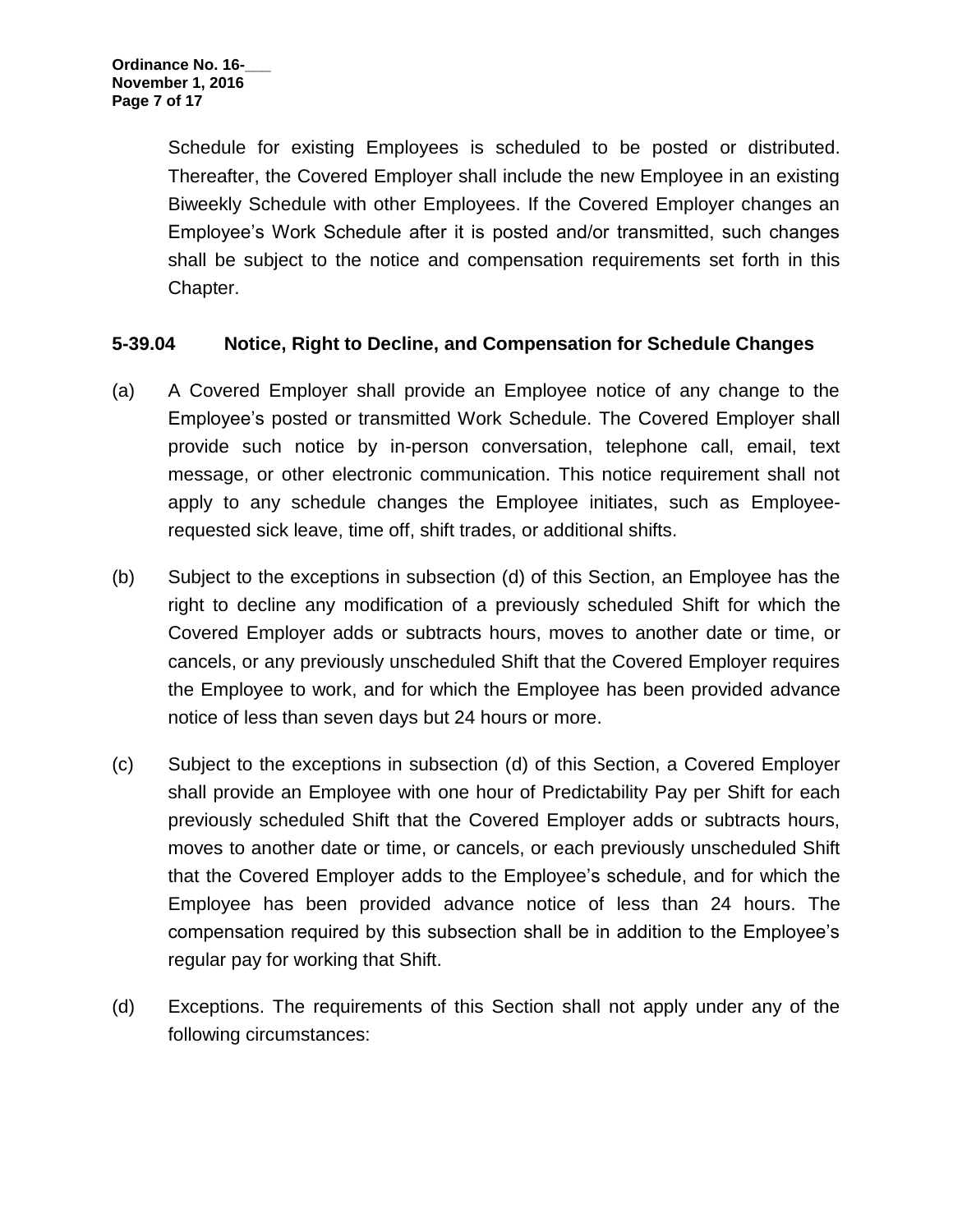- (1) Operations cannot begin or continue due to threats to Covered Employers, Employees or property, or when civil authorities recommend that work not begin or continue;
- (2) Operations cannot begin or continue because public utilities fail to supply electricity, water, or gas, or there is a failure in the public utilities or sewer system;
- (3) Operations cannot begin or continue due to: acts of nature (including but not limited to flood, fire, explosion, earthquake, tidal wave, drought), war, civil unrest, strikes, or other cause not within the Covered Employer's control;
- (e) Nothing in this Section shall be construed to prohibit a Covered Employer from providing greater advance notice of Employee's work schedules and/or changes in schedules than that required by this Section.

# **5-39.05 Offer of Work to Existing Employees**

- (a) Subject to the limitations herein, before hiring new Employees or contract Employees, including hiring through the use of temporary services or staffing agencies, a Covered Employer shall first offer additional hours of work to existing Part-time Employee(s) if: (1) the Part-time Employee(s) are qualified to do the additional work, as reasonably determined by the Covered Employer; and (2) the additional work is the same or similar to work the Part-time Employee(s) have performed for the Covered Employer. This Section requires Covered Employers to offer to Part-time Employees only up to the number of hours required to give the Part-time Employee 35 hours of work in a Calendar Week.
- (b) A Covered Employer has discretion to divide the additional work hours among Part-time Employees consistent with this Section.
- (c) A Part-time Employee may, but is not required to, accept the Covered Employer's offer of additional work under this Section.
	- (1) For additional work for an expected duration of more than two weeks; the Part-time Employee shall have 72 hours to accept the additional hours,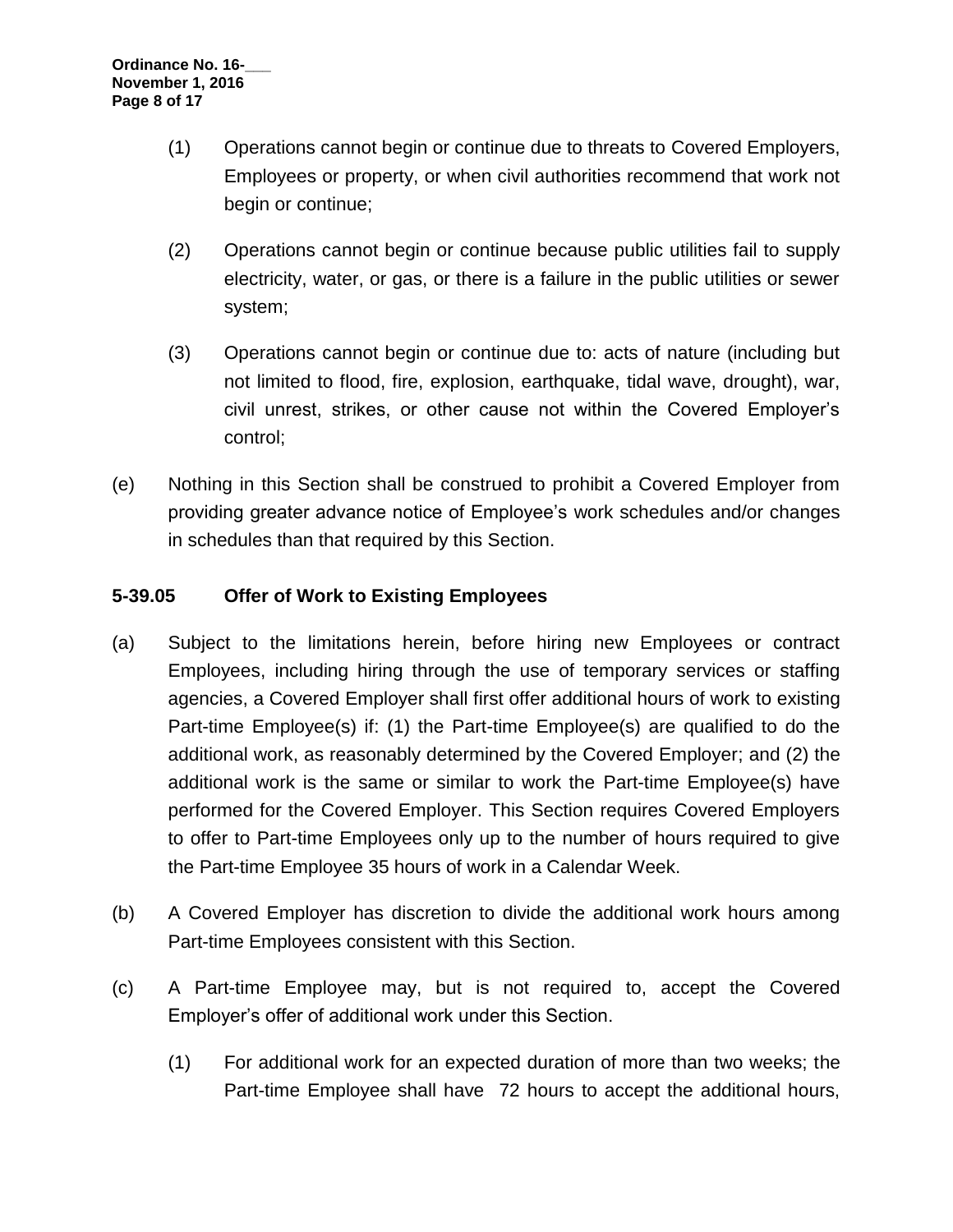after which time the Covered Employer may hire new Employees to work the additional hours.

- (2) When the Covered Employer's offer of additional work under this Section is for an expected duration of two weeks or less; the Part-time Employee shall have 24 hours to accept the additional hours, after which time the Covered Employer may hire new Employees to work the additional hours.
- (3) The 24 or 72 hour periods referred to in this subsection begin either when the Employee receives the written offer of additional hours, or when the Covered Employer posts the offer of additional hours as described in subsection (d), whichever is sooner. A Part-time Employee who wishes to accept the additional hours must do so in writing.
- (d) When this Section requires a Covered Employer to offer additional hours to existing Part-time Employees, the Covered Employer shall make the offer either in writing or by posting the offer in a conspicuous location in the workplace where notices to Employees are customarily posted. Covered Employers may post the notice electronically on an internal website in a conspicuous location and which website is readily accessible to all Employees. The notice shall include the total hours of work being offered, the schedule of available shifts, whether those shifts will occur at the same time each week, and the length of time the Covered Employer anticipates requiring coverage of the additional hours, and the process by which Part-time Employees may notify the Covered Employer of their desire to work the offered hours.
- (e) The Covered Employer shall retain each written offer no less than three years as required under Section 5-39.10.
- (f) This Section shall not be construed to require any Covered Employer to offer Employees work hours paid at a premium rate under California Labor Code Section 510 nor to prohibit any Covered Employer from offering such work hours.

## **5-39.06 Right to Rest**

- (a) An Employee has the right to decline work hours that occur:
	- (1) Less than 11 hours after the end of the previous day's Shift, or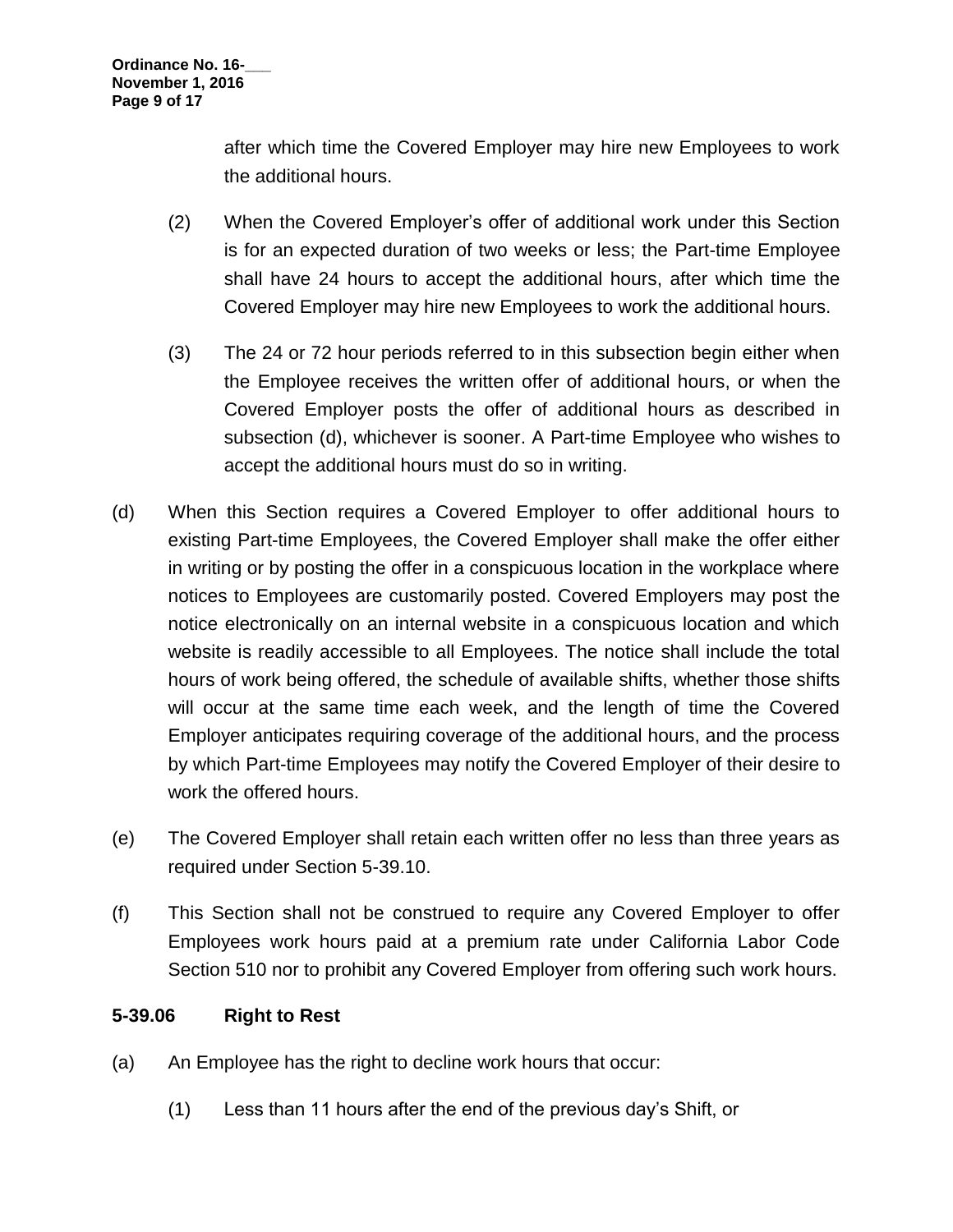(2) During the 11 hours following the end of a Shift that spanned two days.

## **5-39.07 Right to Request a Flexible Working Arrangement**

An Employee has the right to request a modified Work Schedule, including but not limited to additional shifts or hours; changes in days of work or start and/or end times for the Shift; permission to exchange Shifts with other Employees; limitations on availability; part-time employment; job sharing arrangements; reduction or change in work duties; or part-year employment. A Covered Employer shall not retaliate against an Employee for exercising his or her rights under this Section.

## **5-39.08 Notice and Posting**

- (a) The City shall publish and make available to Covered Employers, in English and other languages as provided in any implementing regulations, a notice suitable for posting by Covered Employers in the workplace informing Employees of their rights under this Chapter.
- (b) Each Covered Employer shall give written notification to each current Employee and to each new Employee at time of hire, of his or her rights under this Chapter. The notification shall be in English and other languages as provided in any implementing regulations, and shall also be posted prominently in areas at the work site where it will be seen by all Employees. Every Covered Employer shall also provide each Employee at the time of hire with the Covered Employer's name, address, and telephone number in writing. Failure to post such notice shall render the Covered Employer subject to administrative citation, pursuant to the provisions of this Chapter. The City is authorized to prepare sample notices and Covered Employer use of such notices shall constitute compliance with this subsection.

## **5-39.09 Implementation**

(a) Regulations. The City shall be authorized to coordinate implementation and enforcement of this Chapter and may promulgate appropriate guidelines or rules for such purposes. Any guidelines or rules promulgated by the City shall have the force and effect of law and may be relied on by Covered Employers, Employees and other parties to determine their rights and responsibilities under this Chapter.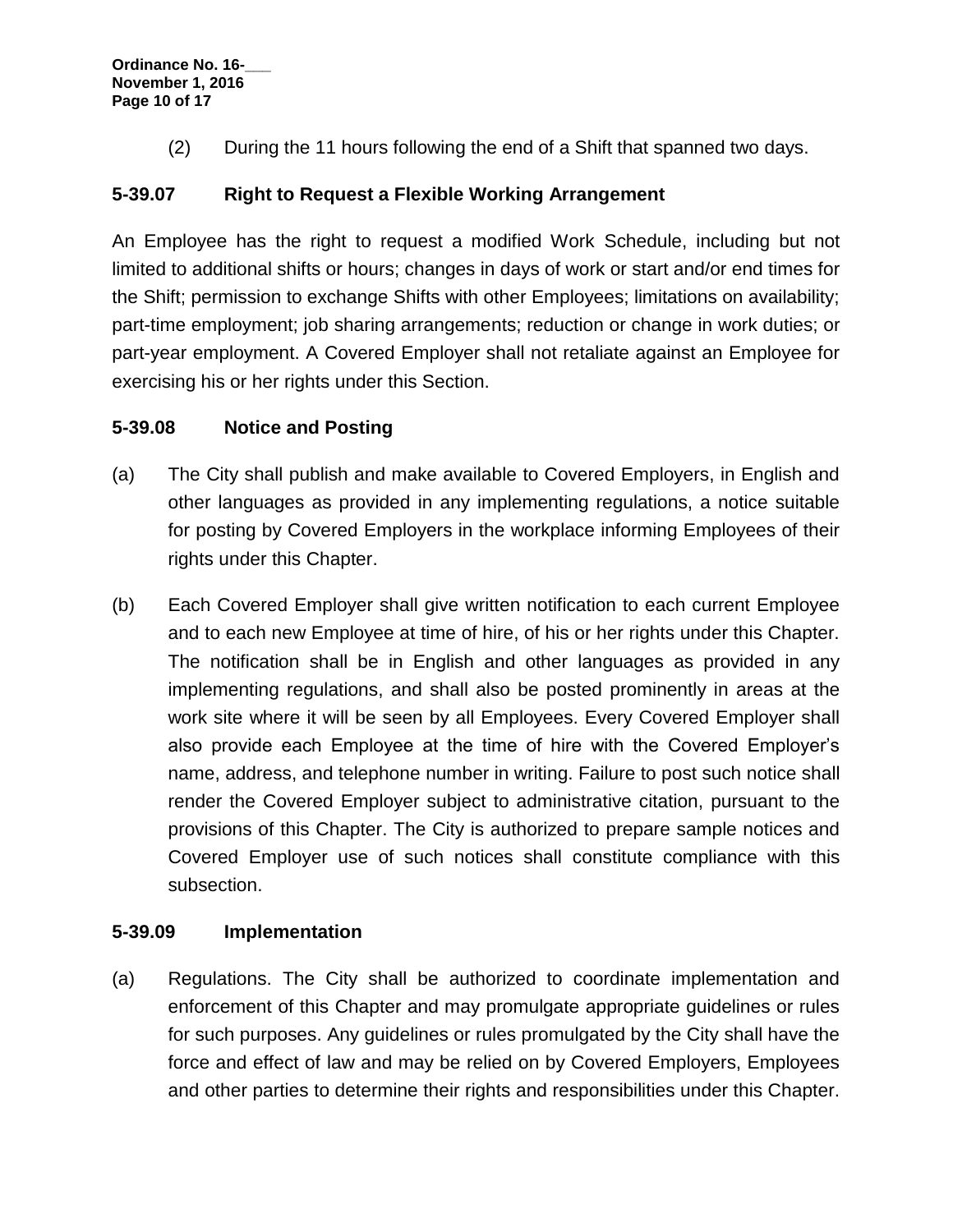Any guidelines or rules may establish procedures for ensuring fair, efficient and cost-effective implementation of this Chapter, including supplementary procedures for helping to inform Employees of their rights under this Chapter, for monitoring Covered Employer compliance with this Chapter, and for providing administrative hearings to determine whether a Covered Employer has violated the requirements of this Chapter.

- (b) Reporting Violations. An aggrieved Employee may report to the City in writing any suspected violation of this Chapter. The City shall keep confidential, to the maximum extent permitted by applicable laws, the name and other identifying information of the Employee reporting the violation. Provided, however, that with the authorization of such Employee, the City may disclose his or her name and identifying information as necessary to enforce this Chapter or other Employee protection laws.
- (c) Investigation. The City may investigate any possible violations of this Chapter by a Covered Employer. The City shall have the authority to inspect workplaces, interview persons and subpoena records or other items relevant to the enforcement of this Chapter.
- (d) Informal Resolution. If the City elects to investigate a complaint, the City shall make every effort to resolve complaints informally and in a timely manner. The City's investigation and pursuit of informal resolution does not limit or act as a prerequisite for an Employee's right to bring a private action against a Covered Employer as provided in this Chapter.

#### **5-39.10 Enforcement.**

(a) Enforcement by City. Where compliance with the provisions of this Chapter is not forthcoming, the City may take any appropriate enforcement action to ensure compliance, including but not limited to the following:

The City may issue an administrative citation pursuant to provisions of the Emeryville Municipal Code. The amount of this fine shall vary based on the provision of this Chapter violated, as specified below: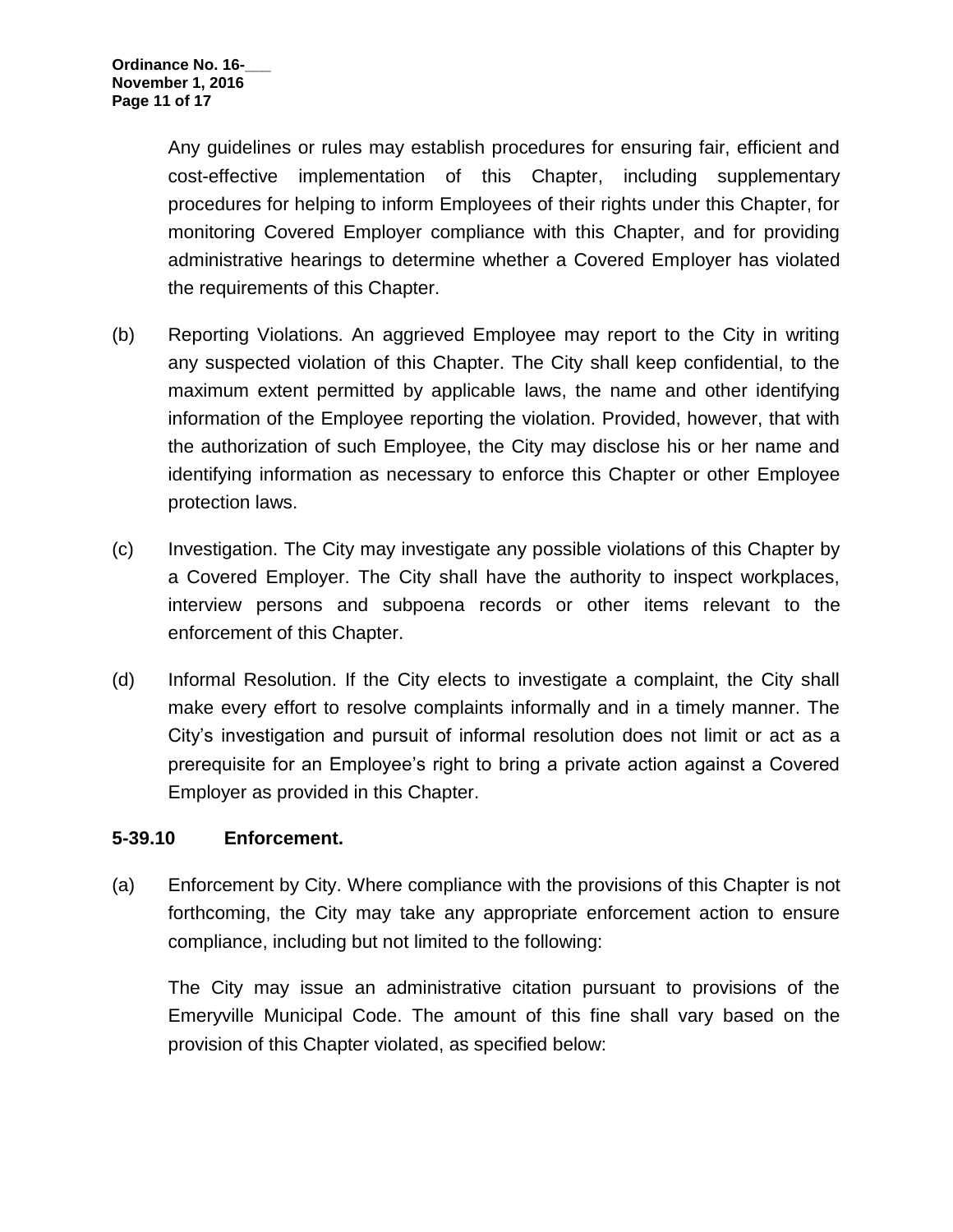- (1) A fine may be assessed for retaliation by a Covered Employer against an Employee for exercising rights protected under this Chapter. The fine shall be \$1,000 for each Employee retaliated against.
- (2) A fine of \$500.00 may be assessed for any of the following violations of this Chapter:
	- a. Failure to provide notice of Employees' rights under this Chapter.
	- b. Failure to timely provide an initial work schedule or to timely update work schedules following changes.
	- c. Failure to provide Predictability Pay for schedule changes with less than 24 hours' advance notice.
	- d. Failure to offer work to existing Employees before hiring new Employees or temporary staff or to award work to a qualified Employee.
	- e. Failure to maintain payroll records for the minimum period of time as provided in this Chapter.
	- f. Failure to allow the City access to payroll records.
- (3) A fine equal to the total amount of appropriate remedies, pursuant to subsection (c) of this Section. Any and all money collected in this way that is the rightful property of an Employee, such as back wages, interest, and civil penalty payments, shall be disbursed by the City in a prompt manner.
- (b) Private Rights of Action. An Employee claiming harm from a violation of this Chapter may bring an action against the Covered Employer in court to enforce the provisions of this Chapter and shall be entitled to all remedies available to remedy any violation of this Chapter, including but not limited to back pay, reinstatement, injunctive relief, and/or civil penalties as provided herein. The prevailing party in an action to enforce this Chapter is entitled to an award of reasonable attorney's fees, witness fees and costs.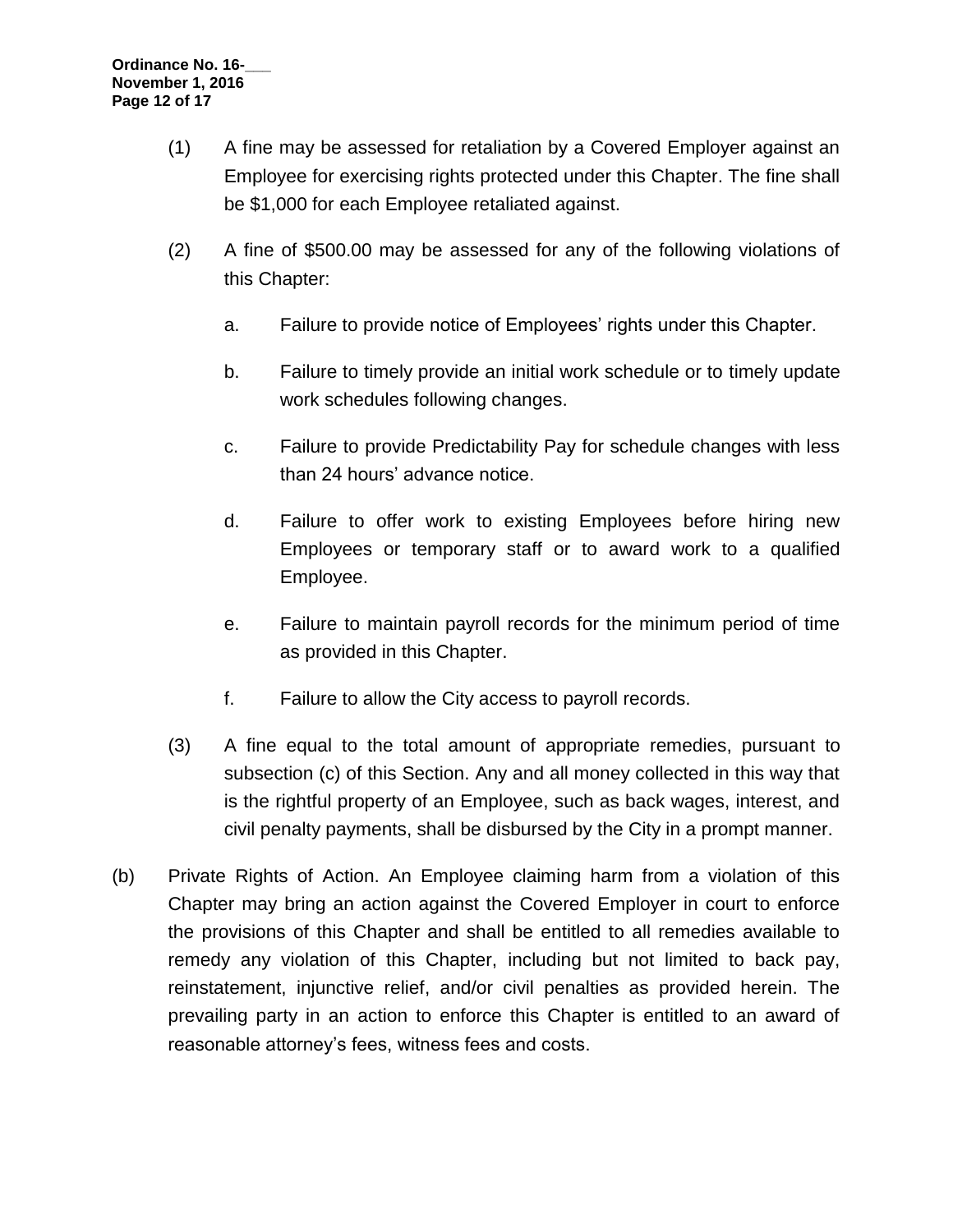**Ordinance No. 16-\_\_\_ November 1, 2016 Page 13 of 17**

- (c) Remedies.
	- (1) The remedies for violation of this Chapter include but are not limited to:
		- a. Reinstatement, the payment of Predictability Pay unlawfully withheld, and the payment of an additional sum as a civil penalty in the amount of \$50 to each Employee whose rights under this Chapter were violated for each day or portion thereof that the violation occurred or continued, and fines imposed pursuant to other provisions of this Chapter or State law.
		- b. Interest on all due and unpaid wages at the rate of interest specified in subdivision (b) of Section [3289](http://leginfo.legislature.ca.gov/faces/codes_displaySection.xhtml?lawCode=CIV§ionNum=3289) of the California Civil Code, which shall accrue from the date that the wages were due and payable as provided in Part 1 (commencing with Section [200\)](http://leginfo.legislature.ca.gov/faces/codes_displaySection.xhtml?lawCode=LAB§ionNum=200) of Division 2 of the California Labor Code, to the date the wages are paid in full.
		- c. Reimbursement of the City's administrative costs of enforcement and reasonable attorney's fees.
		- d. If a repeated violation of this Chapter has been finally determined in a period from July 1 to June 30 of the following year, the City may require the Covered Employer to pay an additional sum as a civil penalty in the amount of \$50 to the City for each Employee or person whose rights under this Chapter were violated for each day or portion thereof that the violation occurred or continued, and fines imposed pursuant to other provisions of this Code or State law.
	- (2) The remedies, penalties and procedures provided under this Chapter are cumulative and are not intended to be exclusive of any other available remedies, penalties and procedures established by law which may be pursued to address violations of this Chapter. Actions taken pursuant to this Chapter shall not prejudice or adversely affect any other action, administrative or judicial, that may be brought to abate a violation or to seek compensation for damages suffered.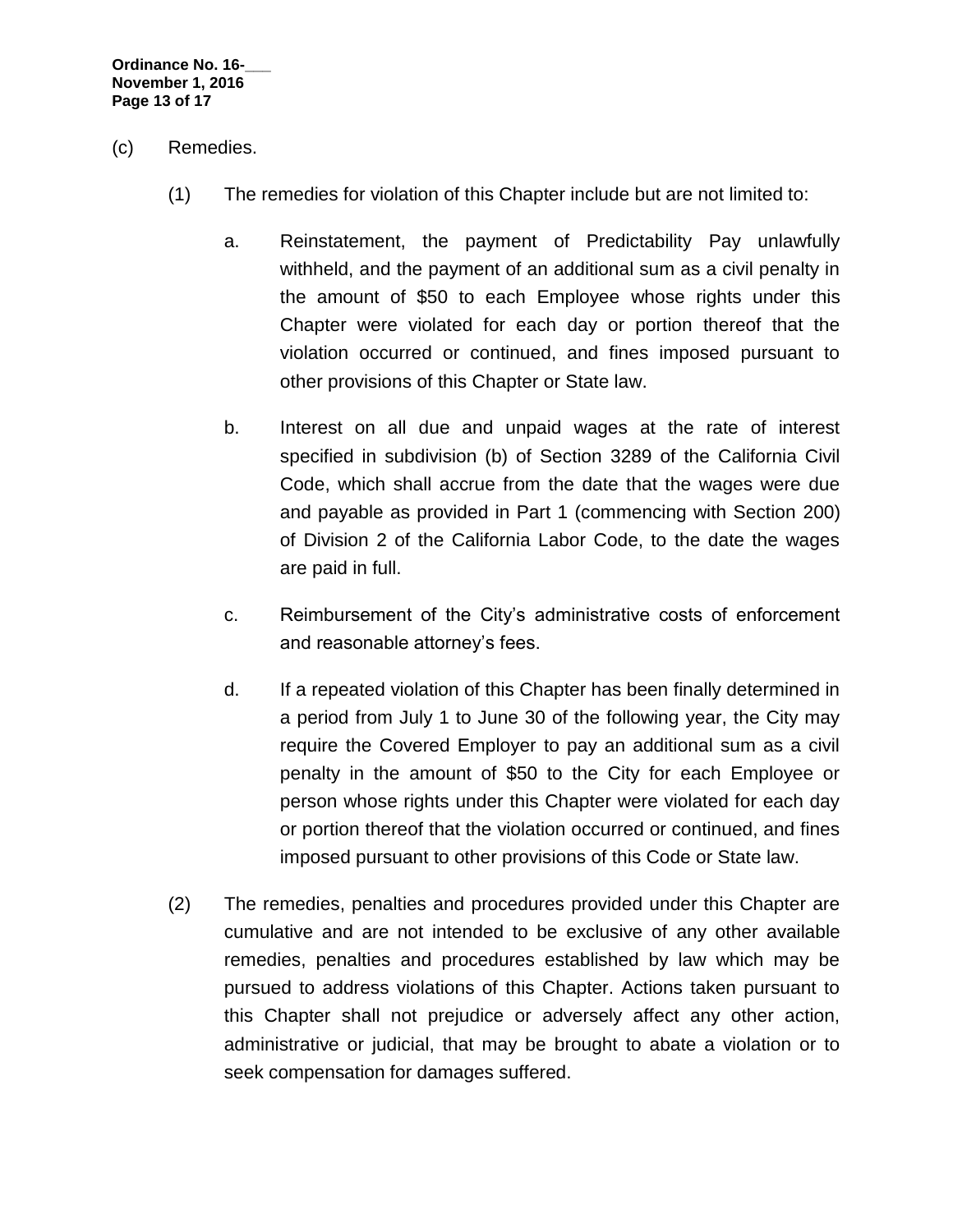- (3) No criminal penalties shall attach for any violation of this Chapter, nor shall this Chapter give rise to any cause of action for damages against the City.
- (d) Retaliation Barred. A Covered Employer shall not discharge, reduce the compensation of, discriminate against, or take any adverse employment action against an Employee, including discipline, suspension, transfer or assignment to a lesser position in terms of job classification, job security, or other condition of employment, reduction or hours or denial of additional hours, informing another Covered Employer that the person has engaged in activities protected by this Chapter, or reporting or threatening to report the actual or suspected citizenship or immigration status of an Employee, former Employee or family member of an Employee to a federal, state or local agency, for making a complaint to the City, participating in any of the City's proceedings, using any civil remedies to enforce his or her rights, or otherwise asserting his or her rights under this Chapter. Within 120 days of a Covered Employer being notified of such activity, it shall be unlawful for the Covered Employer to discharge any Employee who engaged in such activity unless the Covered Employer has clear and convincing evidence of just cause for such discharge.
- (e) Retention of Records. Each Covered Employer shall maintain for at least three years for each Employee a record of his or her name, hours worked, pay rate, initial posted schedule and all subsequent changes to that schedule, consent to work hours where such consent is required by this Chapter, and documentation of the time and method of offering additional hours of work to existing staff. Each Covered Employer shall provide each Employee a copy of the records relating to such Employee upon the Employee's reasonable request.
- (f) City Access. Each Covered Employer shall permit access to work sites and relevant records for authorized City representatives for the purpose of monitoring compliance with this Chapter and investigating Employee complaints of noncompliance, including production for inspection and copying of its Employment records, but without allowing Social Security numbers to become a matter of public record.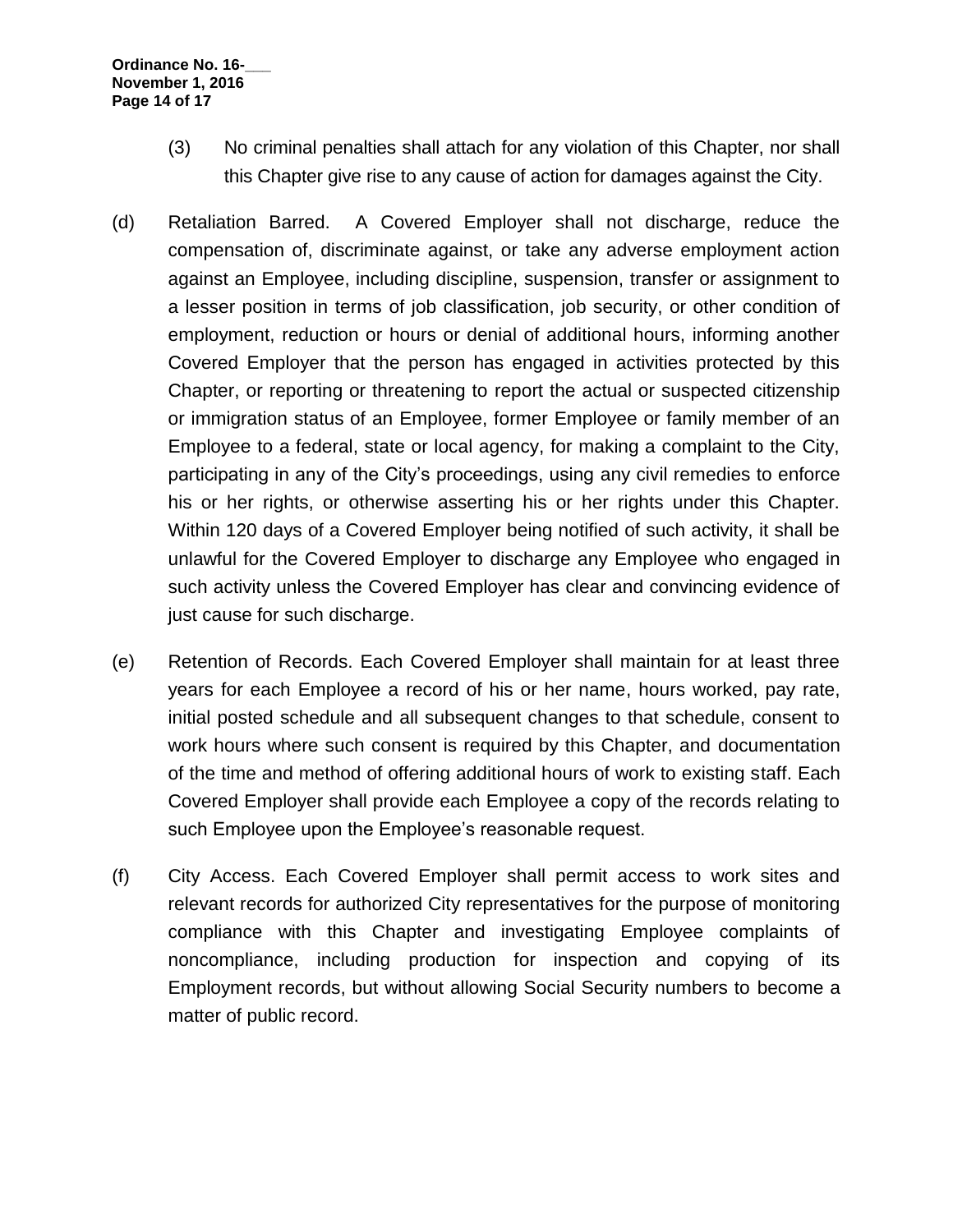**Ordinance No. 16-\_\_\_ November 1, 2016 Page 15 of 17**

## **5-39.11 No Preemption of Higher Standards**

The purpose of this Chapter is to ensure minimum labor standards. This Chapter does not preempt or prevent the establishment of superior employment standards (including higher wages) or the expansion of coverage by ordinance, resolution, contract, or any other action of the City. This Chapter shall not be construed to limit a discharged Employee's right to bring a common law cause of action for wrongful termination.

## **5-39.12 Severability**

If any provision or application of this Chapter is declared illegal, invalid or inoperative, in whole or in part, by any court of competent jurisdiction, the remaining provisions and portions thereof and applications not declared illegal, invalid or inoperative shall remain in full force or effect. Nothing herein may be construed to impair any contractual obligations of the City. This Chapter shall not be applied to the extent it will cause the loss of any Federal or State funding of City activities.

# **SECTION THREE. AMENDING SECTIONS 3-1.108 AND 3-1.141 OF CHAPTER 1 OF TITLE 3 OF THE EMERYVILLE MUNICIPAL CODE**

Sections 3-1.108 and 3-1.141 of Chapter 1 of Title 3 of the Emeryville Municipal Code are hereby amended to provide as follows. Additions are in double underline text. Deletions are in strikeout text.

## **3-1.108 Statement of Renewal of Business Tax Certificate**

(a) Every person subject to a business tax or registration fee shall, before the business tax or registration fee becomes delinquent, file with the City a written statement setting forth the applicable factor or factors that constitute the measure of the registration fee or business tax, together with such other information as shall be required by the City to enable it to administer the provisions of this chapter and shall pay at such time the amount of the registration fee or business tax computed thereon.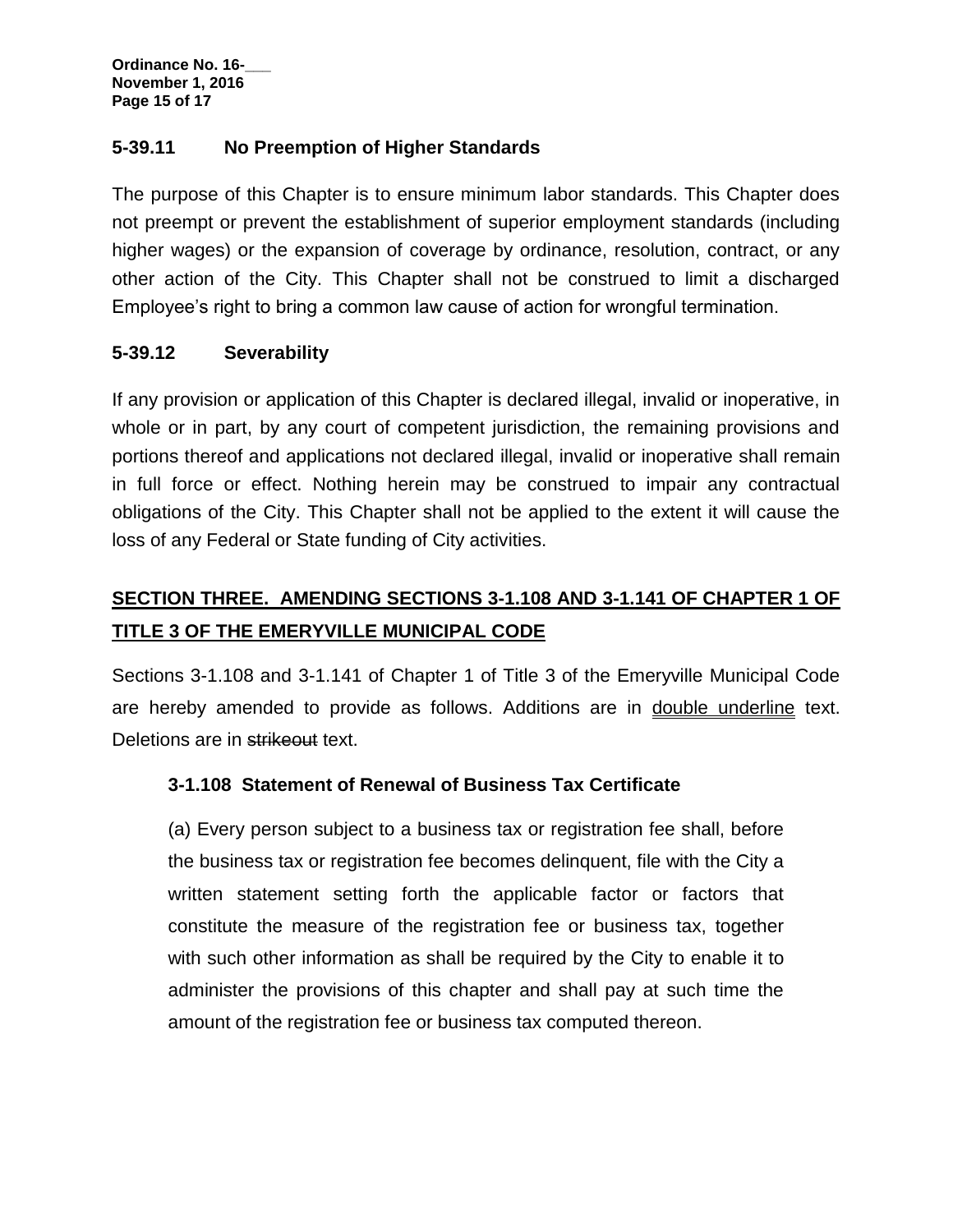(b) The written statement provided for herein shall be on a form prescribed by the Finance Department and shall include a declaration substantially as follows:

I declare under penalty of perjury that to my knowledge all information contained in this statement is true and correct.

(c) The written statement provided for herein shall include the total number of employees at each place of business in Emeryville and the total number of business locations worldwide.

# **3-1.141 Compliance With Minimum Wage, Paid Sick Leave, and Other Employment Standards**

Any person engaging in business in the City of Emeryville shall comply with the requirements of Chapters 37 and 39 of Title 5 as a condition of issuance of a business tax certificate. No person shall engage in business in the City of Emeryville without complying with the requirements of Chapters 37 and 39 of Title 5.

## **SECTION FOUR. CEQA DETERMINATION**

The City Council finds, pursuant to Title 14 of the California Administrative Code, Section 15061(b)(3) and Section 15378(a), that this Ordinance is exempt from the requirements of the California Environmental Quality Act (CEQA) in that it is not a Project that has the potential for causing a significant effect on the environment. This action is further exempt from the definition of a Project in Section 15378(b)(3) in that it concerns general policy and procedure making.

## **SECTION FIVE. SEVERABILITY**

Every section, paragraph, clause, and phrase of this Ordinance is hereby declared severable. If, for any reason, any section, paragraph, clause, or phrase is held to be invalid or unconstitutional, such invalidity or unconstitutionality shall not affect the validity or constitutionality of the remaining section, paragraphs, clauses, or phrases.